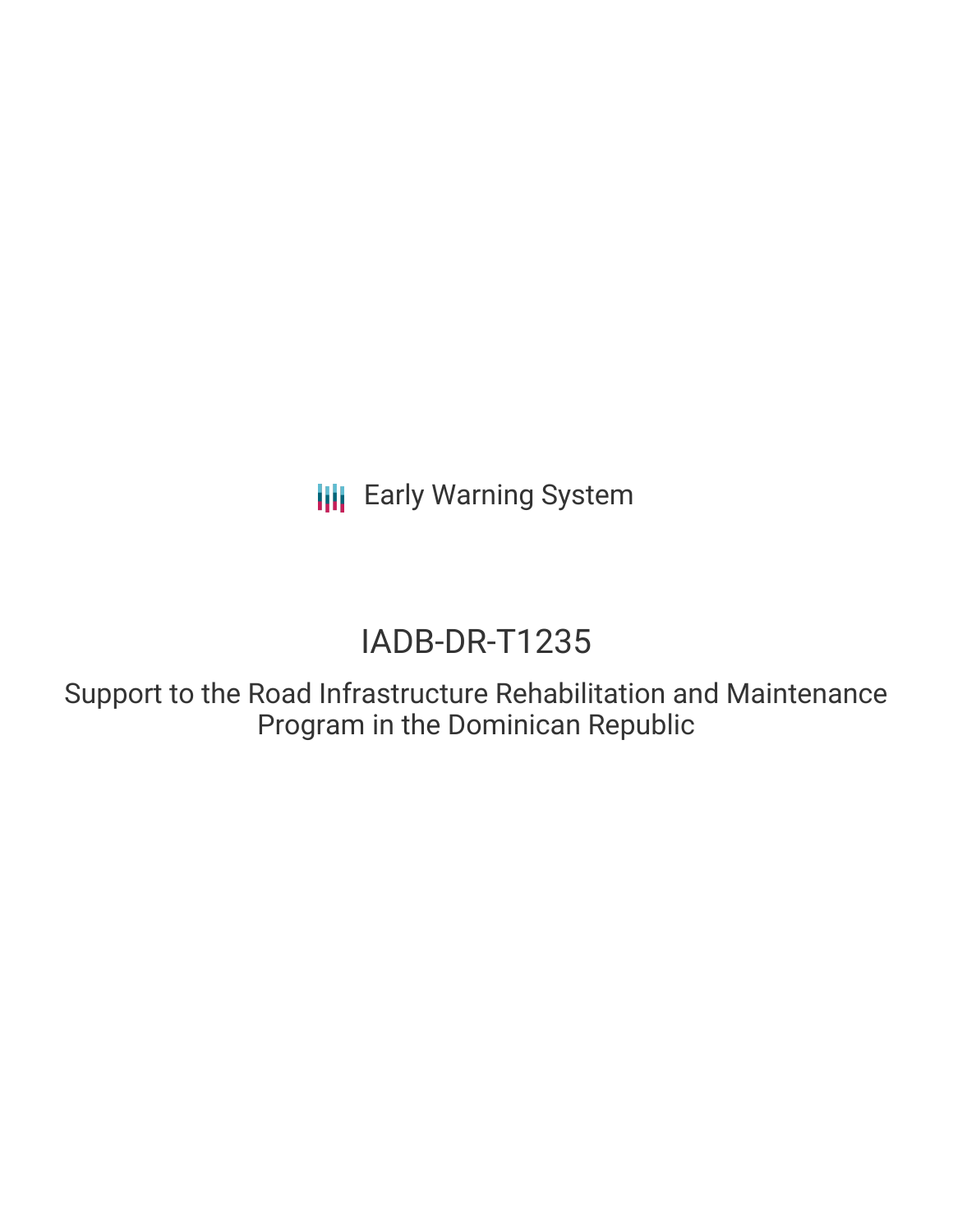

## Early Warning System

Support to the Road Infrastructure Rehabilitation and Maintenance Program in the Dominican **Dopublic** 

### **Quick Facts**

| <b>Countries</b>               | Dominican Republic                               |
|--------------------------------|--------------------------------------------------|
| <b>Financial Institutions</b>  | Inter-American Development Bank (IADB)           |
| <b>Status</b>                  | Approved                                         |
| <b>Bank Risk Rating</b>        |                                                  |
| <b>Borrower</b>                | Government of Dominican Republic                 |
| <b>Sectors</b>                 | Infrastructure, Technical Cooperation, Transport |
| <b>Investment Type(s)</b>      | <b>Advisory Services</b>                         |
| <b>Investment Amount (USD)</b> | $$0.50$ million                                  |
| <b>Project Cost (USD)</b>      | $$0.50$ million                                  |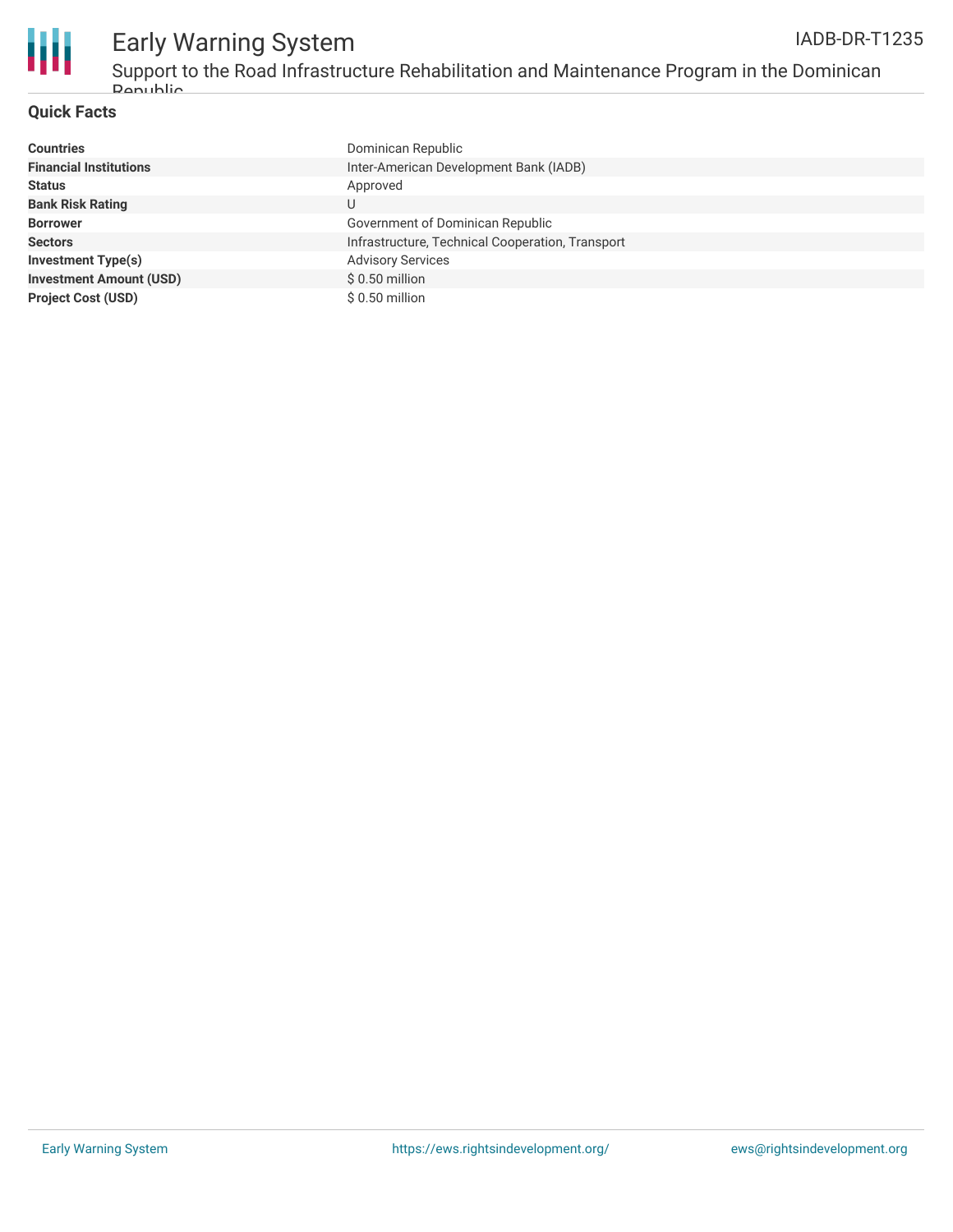

### **Project Description**

The objective of the Technical Cooperation (TC) is to contribute on the improvement on competitiveness and socioeconomic grout from the different regions of Dominican Republic. Supporting the provision of quality road infrastructure, mainly the improvement of rural and communication roads in areas with productiveness potential. The foregoing developing studies, analyzes and workshops for the execution of operation DR-L1151.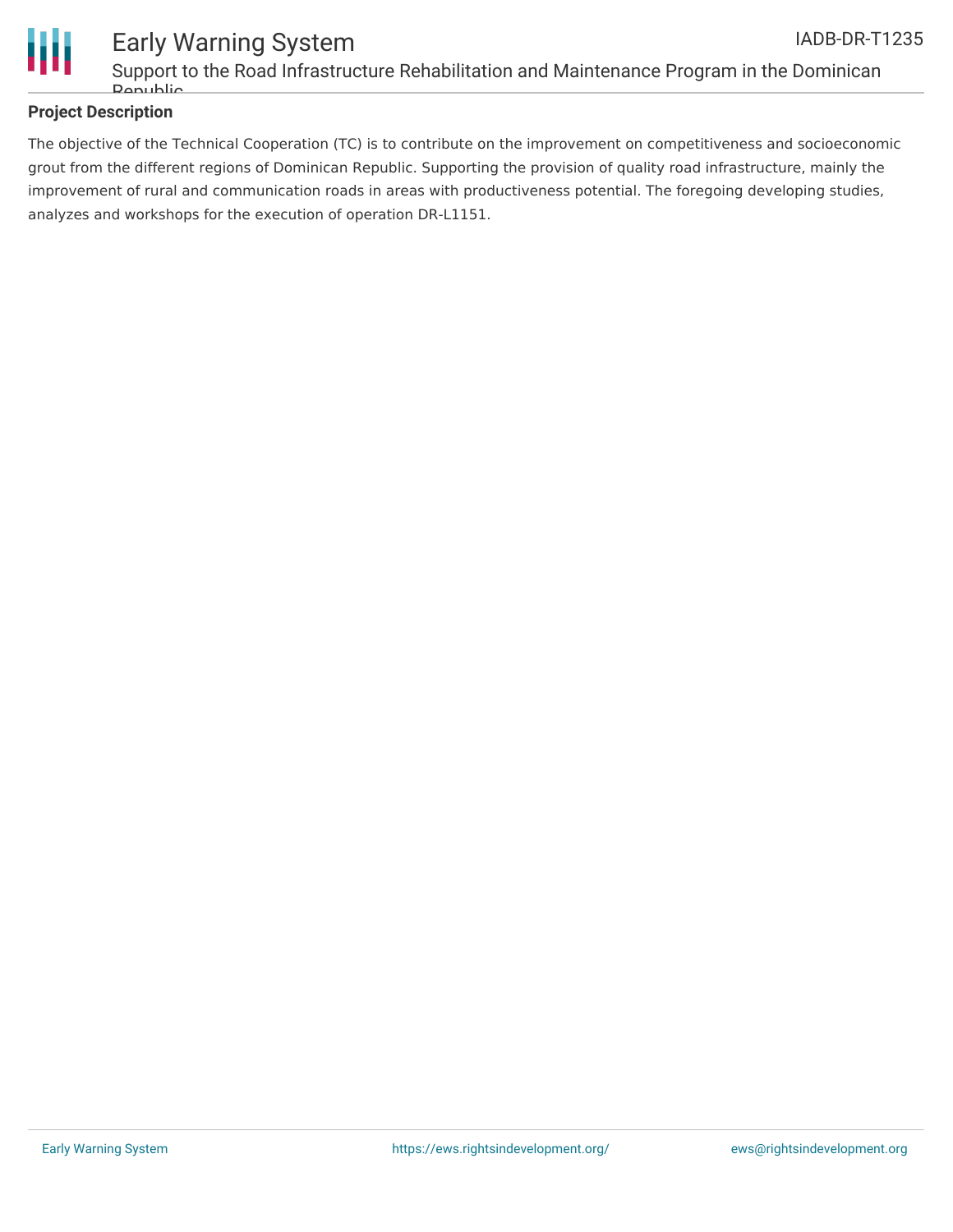

## Early Warning System

Support to the Road Infrastructure Rehabilitation and Maintenance Program in the Dominican Republic

### **Investment Description**

• Inter-American Development Bank (IADB)